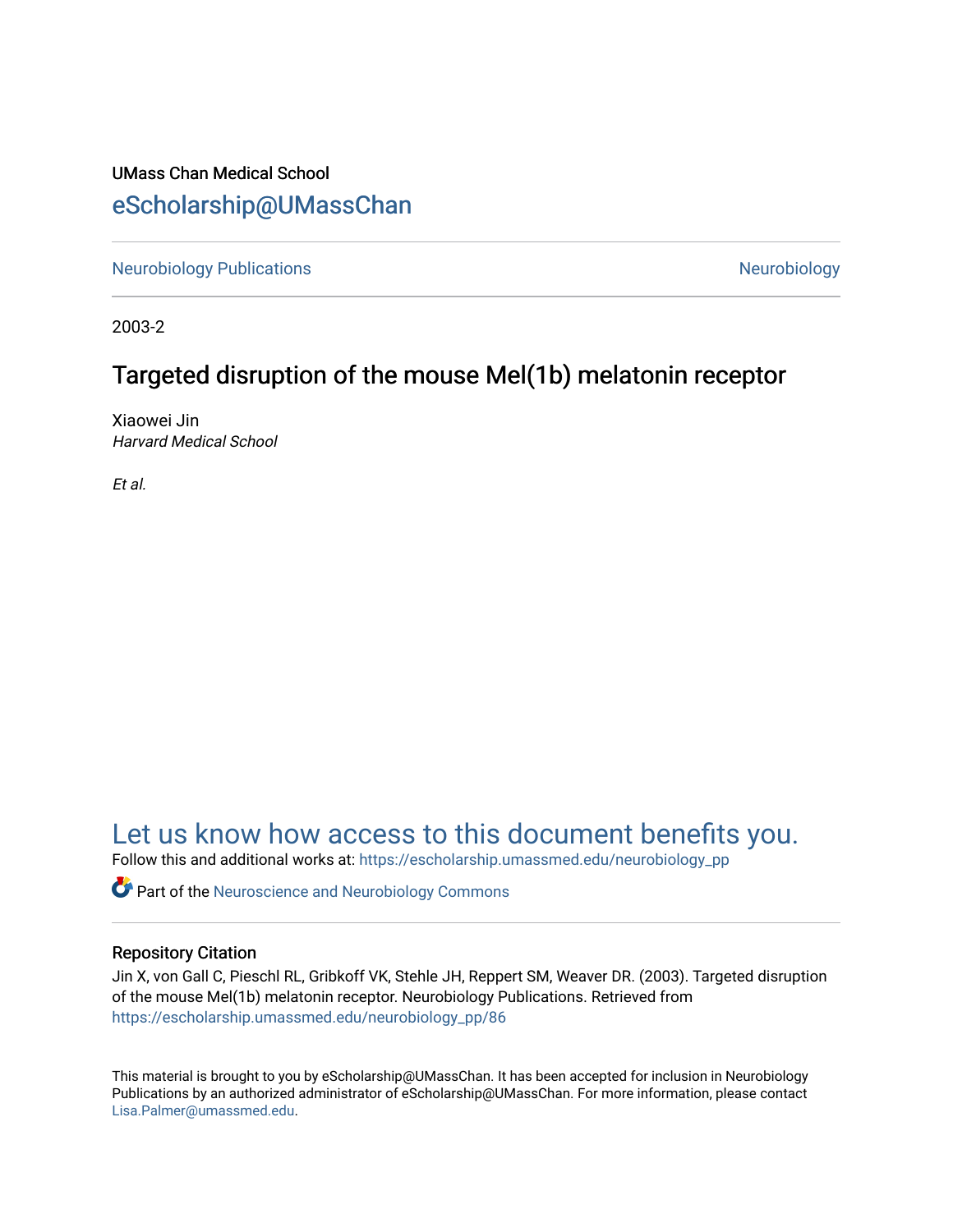## Molecular and **Cellular Biology**

# **Targeted Disruption of the Mouse Mel<sub>1b</sub> Melatonin Receptor**

**10.1128/MCB.23.3.1054-1060.2003. Mol. Cell. Biol. 2003, 23(3):1054. DOI: Weaver Gribkoff, Jorg H. Stehle, Steven M. Reppert and David R. Xiaowei Jin, Charlotte von Gall, Rick L. Pieschl, Valentin K.**

|                       | Updated information and services can be found at:<br>http://mcb.asm.org/content/23/3/1054                                                 |
|-----------------------|-------------------------------------------------------------------------------------------------------------------------------------------|
| <b>REFERENCES</b>     | These include:<br>This article cites 43 articles, 13 of which can be accessed free<br>at: http://mcb.asm.org/content/23/3/1054#ref-list-1 |
| <b>CONTENT ALERTS</b> | Receive: RSS Feeds, eTOCs, free email alerts (when new<br>articles cite this article), more»                                              |

Information about commercial reprint orders: **http://journals.asm.org/site/misc/reprints.xhtml** To subscribe to to another ASM Journal go to: **http://journals.asm.org/site/subscriptions/**

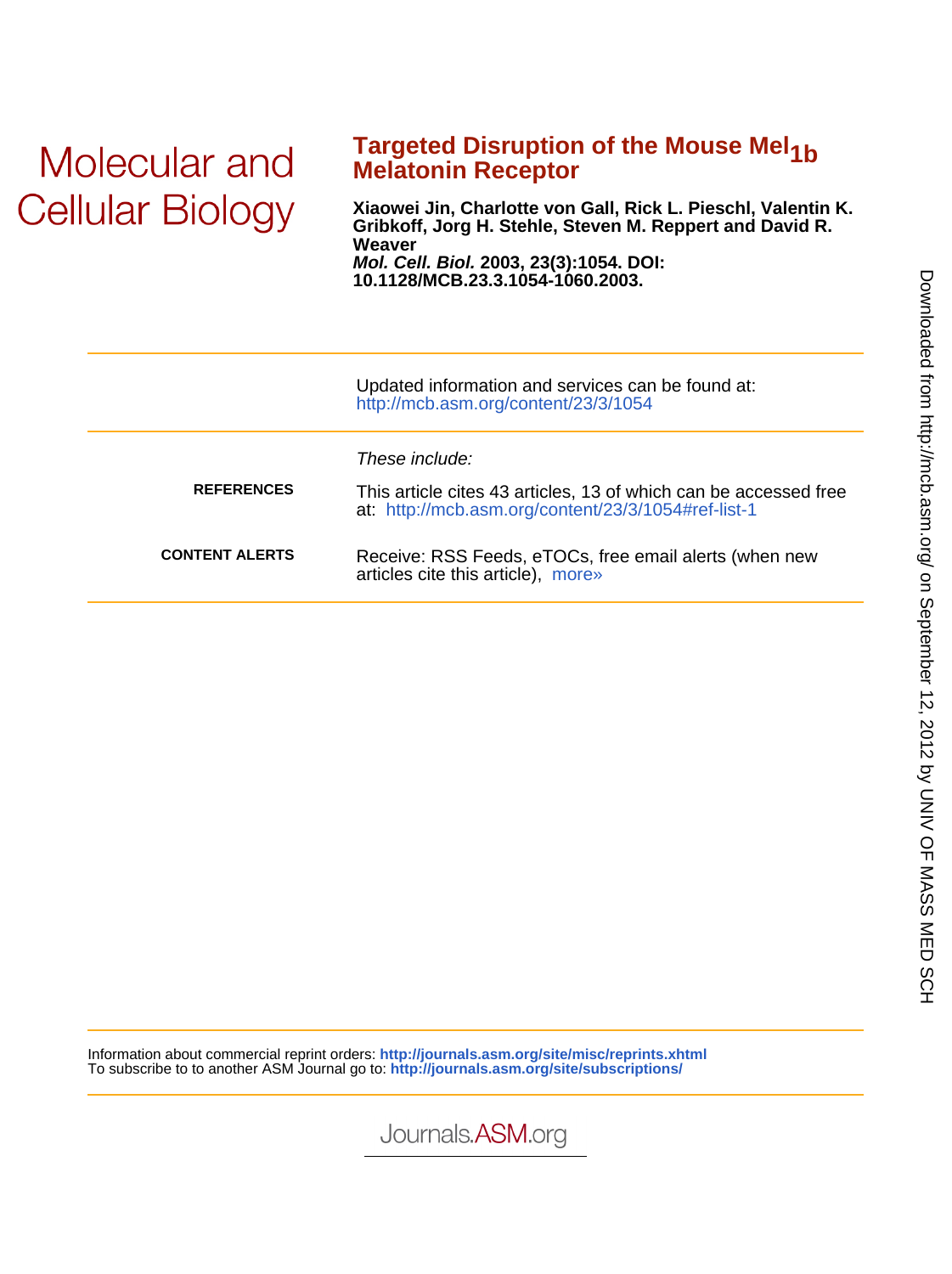## Targeted Disruption of the Mouse  $Mel<sub>1b</sub>$  Melatonin Receptor

Xiaowei Jin,<sup>1</sup>† Charlotte von Gall,<sup>2,3</sup>‡ Rick L. Pieschl,<sup>4</sup> Valentin K. Gribkoff,<sup>4</sup> Jorg H. Stehle,<sup>2</sup> Steven M. Reppert,<sup>1,3</sup>‡ and David R. Weaver<sup>1,3</sup>\*

*Laboratory of Developmental Chronobiology, MassGeneral Hospital for Children, Massachusetts General Hospital and Harvard Medical School, Boston, Massachusetts 02114*<sup>1</sup> *; Anatomisches Institut II, Johann Wolfgang Goethe-Universita¨t Frankfurt, D-60590 Frankfurt, Germany*<sup>2</sup> *; Department of Neurobiology, University of Massachusetts Medical School, Worcester, Massachusetts 01605*<sup>3</sup> *; and Neuroscience Drug*

*Discovery, Bristol-Myers Squibb Pharmaceutical Research Institute,*

*Wallingford, Connecticut 06492*<sup>4</sup>

Received 29 August 2002/Returned for modification 16 October 2002/Accepted 7 November 2002

**Two high-affinity, G protein-coupled melatonin receptor subtypes have been identified in mammals. Targeted disruption of the Mel1a melatonin receptor prevents some, but not all, responses to the hormone, suggesting functional redundancy among receptor subtypes (Liu et al., Neuron 19:91-102, 1997). In the present** work, the mouse Mel<sub>1b</sub> melatonin receptor cDNA was isolated and characterized, and the gene has been **disrupted. The cDNA encodes a receptor with high affinity for melatonin and a pharmacological profile** consistent with its assignment as encoding a melatonin receptor. Mice with targeted disruption of the Mel<sub>1b</sub> **receptor have no obvious circadian phenotype. Melatonin suppressed multiunit electrical activity in the suprachiasmatic nucleus (SCN) in Mel1b receptor-deficient mice as effectively as in wild-type controls. The neuropeptide, pituitary adenylyl cyclase activating peptide, increases the level of phosphorylated cyclic AMP response element binding protein (CREB) in SCN slices, and melatonin reduces this effect. The Mel<sub>1a</sub> receptor subtype mediates this inhibitory response at moderate ligand concentrations (1 nM). A residual response apparent in Mel1a receptor-deficient C3H mice at higher melatonin concentrations (100 nM) is absent in Mel1a-Mel1b double-mutant mice, indicating that the Mel1b receptor mediates this effect of melatonin. These data indicate that there is a limited functional redundancy between the receptor subtypes in the SCN. Mice with targeted disruption of melatonin receptor subtypes will allow molecular dissection of other melatonin receptor-mediated responses.**

The hormone, melatonin, is produced rhythmically in the vertebrate pineal gland (13). Rhythmic melatonin production plays a critical role in the regulation of reproduction in seasonally breeding mammals  $(1, 24)$ . In nonmammalian vertebrates, melatonin also plays a major role in the regulation of circadian rhythms (4, 46). While endogenous melatonin appears to play only a subtle role in the regulation of circadian rhythms in mammals, exogenous melatonin influences circadian rhythms in several rodent species and in humans (2, 3, 9, 21, 22, 39, 46, 47). While the magnitude of this phase shifting effect is small for adult mammals, it is nevertheless critical in some situations; e.g., daily melatonin administration appears to be useful for entrainment of non-24-h circadian cycles to the 24-hour day for blind individuals (22).

Two high-affinity receptors for melatonin have been identified in mammals (for reviews, see references 33 and 43). These receptors, the  $Mel<sub>1a</sub>$  and  $Mel<sub>1b</sub>$  receptor subtypes, are members of the G protein-coupled receptor superfamily (29, 30). A melatonin receptor-related receptor (also called H9 and GPR50) has sequence homology to the Mel<sub>1a</sub> and Mel<sub>1b</sub> receptors but does not bind melatonin (7, 16, 32). In addition to these three members of the gene family in mammals, nonmammalian species have a third high-affinity melatonin receptor subtype, the Mel<sub>1c</sub> receptor (31). The mammalian Mel<sub>1a</sub> and  $Mel<sub>1b</sub> receptors are also called the MT1 and MT2 receptors,$ respectively [10]. The inability of this MT nomenclature system to accommodate the nonmammalian  $Mel<sub>1c</sub>$  receptor has resulted in persistence of dual nomenclature systems; here, we use the original nomenclature.

The relative importance of the mammalian melatonin receptor subtypes in mediating circadian responses to the hormone is unclear. The circadian clocks of neonatal hamsters are very efficiently set by even a single injection of melatonin, and several physiological and in vitro responses of the suprachiasmatic nucleus (SCN) to melatonin have been observed in hamsters (25, 36, 39, 47). Remarkably, however, the Mel<sub>1b</sub> receptor gene of several hamster species, including those with robust circadian and reproductive responses to the hormone, does not encode a functional melatonin receptor (47; see also GenBank accession number AY145849). Pharmacological studies with mice, however, suggest that the mouse  $\text{Mel}_{1b}$  receptor mediates circadian responses (9, 19). Other data, derived from mice with targeted disruption of the  $Mel<sub>1a</sub>$  melatonin receptor, indicate that this subtype mediates an acute suppressive effect of melatonin on SCN neuronal firing, and they reveal apparent redundancy of receptor subtypes in mediating the phase shifting response to melatonin (23).

To determine whether the mouse  $\text{Mel}_{1b}$  receptor contributes

<sup>\*</sup> Corresponding author. Present address: Department of Neurobiology, Lazare Research Building, Room 723, University of Massachusetts Medical School, 364 Plantation St., Worcester, MA 01605-2324. Phone: (508) 856-2495. Fax: (508) 856-6266. E-mail: david.weaver @umassmed.edu.

<sup>†</sup> Present address: CombinatoRx Inc., Boston, MA 02118.

<sup>‡</sup> Present address: Department of Neurobiology, University of Massachusetts Medical School, Worcester MA 01605-2324.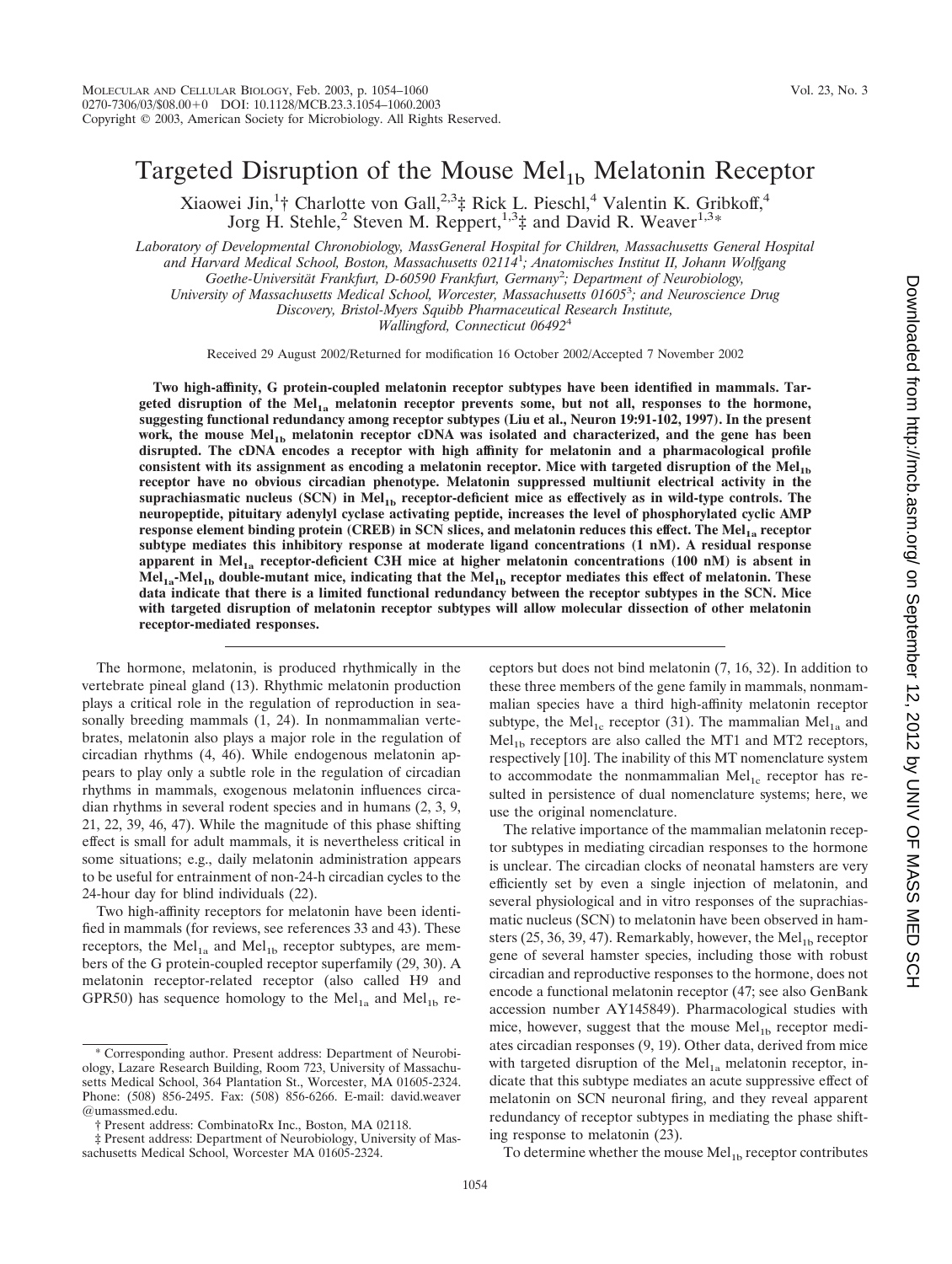

FIG. 1. Mel<sub>1b</sub> receptor gene, targeting construct, and genotyping strategies. (A) Schematic of the Mel<sub>1b</sub> receptor gene and the targeting construct. A neomycin resistance gene driven by the phosphoglycerate kinase promoter (PGK-Neo cassette) was inserted in reverse orientation at the *SmaI* site within exon 1 of the mouse  $\text{Mel}_{1b}$  receptor gene. The 5' and 3' arms of the targeting construct were 2.2 and 7 kb, respectively. (B) Genotyping by Southern blot. A *Bam*HI restriction site introduced with the PGK-Neo cassette formed the basis for genotyping by Southern blotting, using a probe (solid bar in panel A) located outside the 5' end of the construct. Following digestion with *BamHI*, the probe hybridizes to a ca. 10-kb band in wild-type DNA and a ca. 7-kb band for the targeted allele. Genotypes are shown above the lanes. Lanes illustrate the hybridization pattern of wild-type (W), heterozygous mutant (H), and homozygous Mel<sub>1b</sub>-receptor mutant (knockout [K]) mice. Approximate sizes of the genomic fragments are indicated at the left. (C) Strategy for genotyping by PCR. Magnified view of the relationship of the primers (arrows) to the nucleotide sequences of the Mel<sub>1b</sub> receptor gene and the PGK-Neo cassette. (D) Genotyping by PCR. Amplification of mouse genomic DNA with a cocktail of three primers led to amplification of distinct bands representing the wild-type and targeted alleles. Genotypes are shown above the lanes; designations are as in panel B. Size markers on the left indicate bands at 910, 540, 426, 409, 266, and 166 bp, generated by pUC19 and digested with *Dde*I.

to responses to the hormone, the mouse  $Mel<sub>1b</sub> receptor cDNA$ was isolated. Finding that the mouse  $Mel<sub>1b</sub>$  receptor cDNA encodes a high-affinity melatonin receptor, we then disrupted the Mel<sub>1b</sub> receptor gene. Analysis of the mutant mice indicates that the  $Mel<sub>1b</sub> receptor encodes a functionally relevant melan$ tonin receptor. The  $Mel<sub>1b</sub>$  receptor appears to mediate a response to the hormone occurring at higher ligand concentrations in mice lacking the  $Mel<sub>1a</sub>$  melatonin receptor.

#### **MATERIALS AND METHODS**

**Isolation and characterization of the mouse Mel<sub>1b</sub> receptor cDNA**. A fragment of the mouse Mel<sub>1b</sub> receptor cDNA isolated by PCR has been previously reported (47). A probe based on this published sequence was used to screen mouse genomic DNA libraries, resulting in isolation of two overlapping genomic clones containing exon 2 (A341 and A351). Genomic DNA encoding exon 1 was isolated from a bacterial artificial chromosome library (Research Genetics, Inc.) screened with the most 5' end of the intronic sequence from clone A341. In addition, PCR amplification of mouse brain cDNA was performed using primers spanning the intron, to confirm the splicing pattern, as well as along the cDNA to confirm the sequence. A full-length cDNA was isolated by PCR using an overlap-PCR method to "stitch" together exons 1 and 2, producing a silent mutation at the slice site. The integrity of the cDNA construct was confirmed by sequence analysis and compared to the sequence of genomic clones.

Genomic DNA sequence corresponding to the mouse  $Mel<sub>1b</sub>$  receptor locus has recently been deposited in GenBank. GenBank accession no. NW\_000351 represents a genomic contig including the mouse Mel1b receptor locus. The deduced amino acid sequence of the receptor cDNA (GenBank accession no. XM\_146818), based on inferred splicing patterns using GenomeScan, differs from that determined above due to the detection of two apparent exons within intron 1, disruption of exon 2 by an apparent intron, and splicing to an additional

exon just 5' of the actual stop codon. Both homology with other members of the melatonin receptor gene family and the RT-PCR data support the conclusion that the  $Mel<sub>1b</sub> receptor locus consists of two exons.$ 

When the nucleotide sequences are translated using a two-exon model, the deduced amino acid sequence of the  $Mel<sub>1b</sub>$  receptor cDNA reported in GenBank (AAL85489 and NW\_000351) still differs from our sequence, due to the apparent insertion of two nucleotides in exon 2 in the portion of sequence encoding the carboxyl terminus of the protein in the GenBank entry. The accuracy of the sequence reported here is supported by homology of our deduced amino acid sequence with the human and Northern pike  $Mel<sub>1b</sub>$  receptor sequences (12) and is confirmed by the identity of our sequence with the sequence entry in the Celera database (entries mCT7575 and mCG8325). (The only amino acid difference between the sequence reported here and in the Celera database is T237 of our sequence, which is E237 in the Celera and other sequences.) We cannot exclude the possibility that strain differences or other polymorphisms in the genetic sequence exist.

**Ligand binding characteristics.** To compare the affinity and specificity of the mouse  $Mel<sub>1a</sub>$  and  $Mel<sub>1b</sub>$  receptors, the characteristics of these receptor cDNAs were examined in parallel in transiently transfected COS7 cells. Ligand binding studies were conducted using the radioligand  $2-[125]$ [iodomelatonin  $(125]$ -MEL) as previously described (29, 34). Saturation binding experiments were conducted with ligand concentrations ranging from 10 to 1,800 pM. Data were analyzed using Kaliedograph software. Competitive inhibition studies were conducted using <sup>125</sup>I-MEL concentrations of 110 to 150 pM.  $K_i$  values were calculated from 50% inhibitory concentration  $(IC_{50})$  values using the Cheng-Prusoff equation (5):  $K_i = IC_{50}/(1 + ([ligand]/K_d)).$ 

Targeting disruption of the Mel<sub>1b</sub> receptor gene. A targeting construct was generated in which the first exon of the  $Mel<sub>1b</sub>$  receptor gene was disrupted by insertion of a neomycin resistance cassette at a *Sma*I site in exon 1 (Fig. 1). The cassette (PGK-Neo) consists of the phosphoglycerate kinase (PGK) promoter and a neomycin resistance gene and was placed in reverse orientation. The 5' arm was 2.2 kb; the 3' arm was 7 kb. The targeting construct was introduced into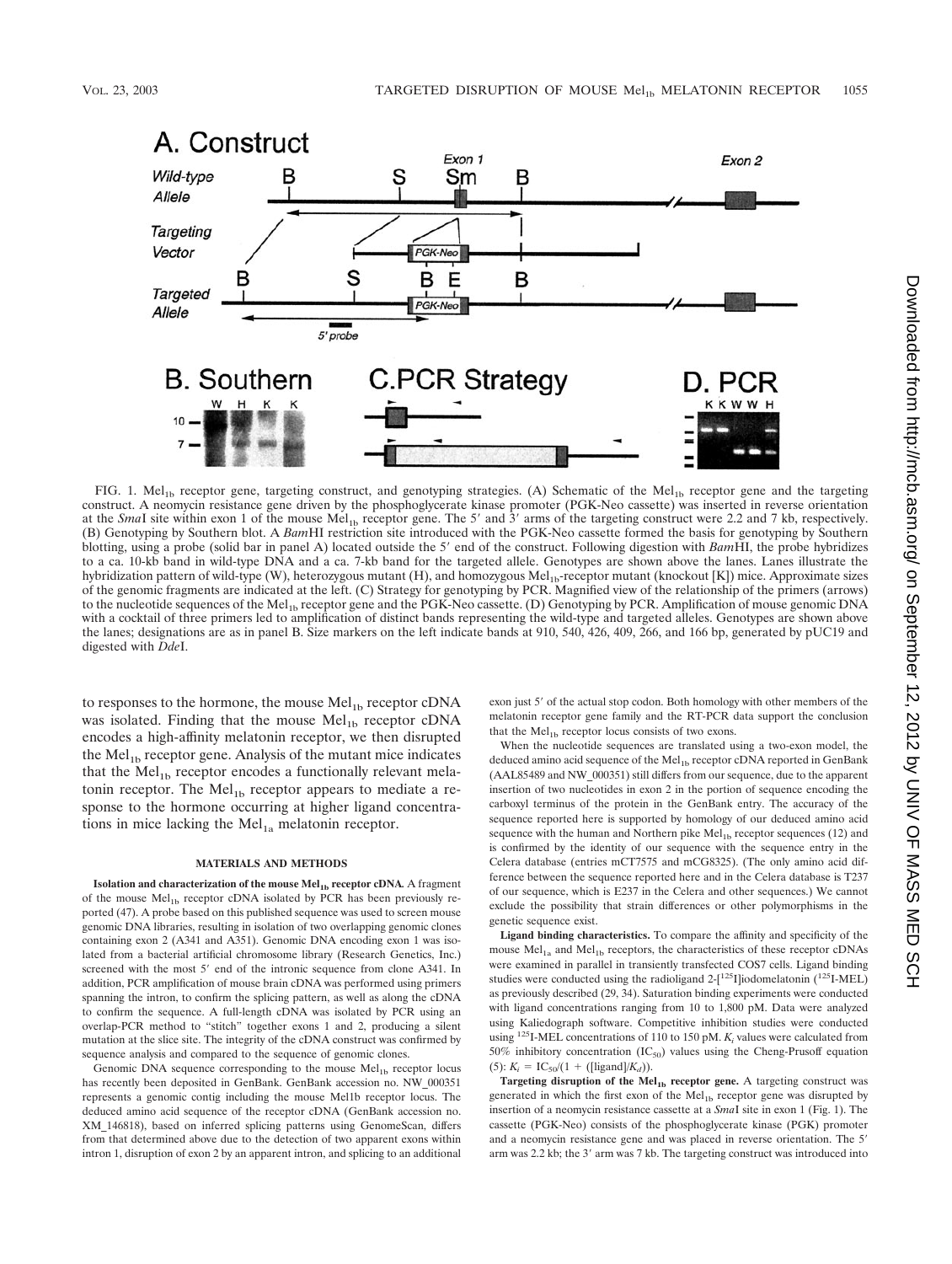J1 embryonic stem cells by electroporation at the Massachusetts General Hospital Knockout Core facility (En Li, director). For screening, DNA from neomycin-resistant colonies was digested with *Bam*HI and assessed by Southern blotting, using a nonoverlapping 0.8-kb *SstI* fragment flanking the 5' end of the construct as a probe. The targeting event was confirmed by digestion of embryonic stem cell DNA with *Eco*RI, followed by hybridization with a nonoverlapping probe (based on exon 2) from the 3' flanking region as a probe (data not shown). A clone with the appropriate banding pattern on Southern blot analysis (#83) was microinjected into blastocysts by the Knockout Core facility. Chimeric mice were bred to females of strain 129/sv, provided by En Li. Heterozygous offspring were bred together to generate isogenic Mel<sub>1b</sub> receptor-deficient and wild-type lines on the 129/sv background.

Southern blot analysis of tail DNA confirmed the targeting event (Fig. 1B). For colony maintenance, mice were genotyped using PCR (Fig. 1C and D). Reactions were performed using a mixture of three primers, allowing detection of both wild-type and targeted alleles in a single reaction (Fig. 1C). A common forward primer in exon 1 (mus1b5--4, CCAGGCCCCCTGTGACTGCCCGGG) and a gene-specific reverse primer from intron 1 (mus1b3'-3, 5' CCTGCCACT GAGGACAGAACAGGG 3') amplified a 272-bp fragment from the wild-type allele. The common forward primer and a reverse primer based on the sequence of the 3' end of the PGK-Neo cassette (neo6-2, TGCCCCAAAGGCCTACC CGCTTCC) amplified a ca. 550-bp fragment from the targeted allele. Amplification of genomic DNA extracted from tail biopsies was performed using *Taq* DNA polymerase and a program of 3 min at 94°C for initial denaturation, followed by 35 cycles of denaturation at 94°C (30 s), annealing at 60°C (30 s), and extension at 72°C (1 min). Products were separated on agarose gels and visualized with ethidium bromide using UV trans-illumination (Fig. 1D).

**Generation of melatonin receptor-deficient lines on a C3H/He genetic back**ground. Mice with targeted disruption of the Mel<sub>1a</sub> receptor have been previously described (23). In these mice, exon 1 of the  $Mel<sub>1a</sub>$  receptor gene has been replaced with the PGK-neomycin cassette. To generate animals with the receptor targeting events on a consistent genetic background, a  $Mel<sub>1a</sub> receptor-deficient$ male mouse with a hybrid,  $129/sv \times C57BL/6$  genetic background was backcrossed to a C3H/He strain female (C3H, Charles River Laboratories). The C3H strain was used because this strain has been used extensively by others in examining circadian behavioral responses to melatonin (2, 3, 9), and this strain has rhythmic melatonin production (unlike most other inbred strains of mice; see reference 11). In each generation, heterozygous males were selected and crossed to C3H females. After backcrossing was done for 10 generations, heterozygous male and female mice were interbred to produce wild-type and  $Mel<sub>1a</sub> receptor$ deficient lines which produce rhythmic melatonin as previously reported (42).

Similarly, a male  $Mel<sub>1b</sub> receptor-deficient mouse$  (on the isogenic,  $129$ /sv genetic background) was bred to a C3H female. Heterozygous male offspring from each generation were backcrossed to C3H females for six generations of backcrossing, at which time male and female heterozygotes were interbred to produce wild-type and Mel<sub>1b</sub> receptor-deficient lines on the C3H background. Finally,  $Mel<sub>1a</sub> receptor-deficient mice on the C3H genetic background were$ crossed with the Mel $_{1b}$  receptor-deficient mice on the C3H background to generate  $Mel<sub>1a</sub>/Mel<sub>1b</sub> double-mutant mice on a C3H genetic background.$ 

**Multiunit recordings.** Multiunit recordings of SCN electrical activity were performed as previously described (14, 23). Briefly, hypothalamic slices were prepared from adult male mice maintained in a 12-h light:12-h dark lighting cycle. Animals were euthanatized 2 to 5 h after lights-on. Brains were rapidly dissected and placed into artificial cerebrospinal fluid medium (ACSF) containing 116.3 mM NaCl, 5.4 mM KCl, 1.0 mM NaH<sub>2</sub>PO<sub>4</sub>, 26.2 mM NaHCO<sub>3</sub>, 1.8 mM CaCl<sub>2</sub>, 0.8 mM MgSO<sub>4</sub>, 24.6 mM dextrose, and 5-mg/liter gentamicin sulfate (pH 7.5). Slices (400  $\mu$ m thick) were prepared using a tissue chopper. Electrical activity was recorded using a Teflon-coated platinum-iridium wire electrode as previously described (14, 23).

Experiments were performed on the second day in vitro, >24 h after preparation of the slices. Slices were exposed to vehicle (0.1% ethanol in ACSF) and then to escalating concentrations of melatonin (0.1 to 100 nM) in ACSF containing a maximum of 0.1% ethanol. Data are expressed as percent change in electrical activity at the 100-nM dose. Experiments were conducted without knowledge of the genotypes of the animals. These studies were conducted on wild-type and homozygous  $Mel<sub>1b</sub>$ -mutant mice on the 129/sv genetic background.

**Cyclic AMP response element binding protein (CREB) phosphorylation.** Pituitary adenylyl cyclase activating peptide (PACAP) is a transmitter of the retinohypothalamic tract, the pathway that conveys light-dark information from the retina to the SCN (17). PACAP appears to modulate the effects of glutamate on the SCN (17, 40). In vitro application of PACAP to SCN slices induces phosphorylation of CREB on serine residue 133 (20, 40, 41). Phosphorylated CREB (pCREB) is thought to play an important role in the photic regulation of gene expression in the SCN, including the light-induced expression of c-*fos* and the *mPeriod* genes (14, 38, 40). Melatonin reduces PACAP-induced pCREB immunoreactivity in SCN slices in a dose-dependent manner (20, 40, 41, 42). Melatonin may thus subtly modulate photic sensitivity of the SCN circadian clock.

Melatonin inhibition of the PACAP-induced CREB phosphorylation state was studied as previously described (41). Briefly, 400-um coronal brain slices containing the SCN were collected 2 to 6 h after lights-on and maintained in oxygenated medium (145 mM NaCl, 5 mM KCl, 1.8 mM CaCl<sub>2</sub>, 0.8 MgCl<sub>2</sub>, 10 mM HEPES, and 10 mM glucose [pH 7.35]). At the time corresponding to Zeitgeber Time 10 (ZT10, e.g., 10 h after lights-on in the colony room), slices were treated with PACAP (100 nM) or vehicle. Slices were pretreated with melatonin (1 or 100 nM) or vehicle for 15 min prior to PACAP application. Fifteen minutes after PACAP application, slices were fixed with 4% paraformaldehyde. Slices were fixed for 12 to 16 h and then cryo-protected (20% sucrose in phosphate-buffered saline) and sectioned at 14-µm thickness on a cryostat. Sections were mounted on gelatin-coated slides and stored at  $-20^{\circ}$ C until processed for immunohistochemical detection of CREB phosphorylated at serine 133 (pCREB). pCREB was detected by use of a commercially available, polyclonal antibody (Upstate Biotechnology, Lake Placid, N.Y.) at a dilution of 1:1,000. Immunoreaction was visualized with a standard avidin-biotin labeling method (Vector Labs, Burlingame, Calif.) with diaminobenzidine as a chromogen.

Semiquantitative analysis was performed as previously described (41). Briefly, images were digitized (VIDAS, Kontron, Germany), and background staining was defined as the lower threshold. Within the area of the SCN, all cell nuclei showing a pCREB immunoreaction exceeding the threshold were marked. Immunoreactive nuclei were then counted in three sections per animal in a blind manner. The average of six values (number of immunoreactive nuclei per unilateral SCN per  $14$ - $\mu$ m section) was calculated for each animal.

It is not known whether melatonin alters the number of nuclei immunoreactive for pCREB by a reduction in the rate of phosphorylation of CREB or by activation of a phosphatase. In this report, "CREB phosphorylation" is used to indicate the static state of CREB phosphorylation (e.g., density of pCREBimmunoreactive nuclei), not the rate at which CREB is phosphorylated.

**Nucleotide sequence accession number.** The cDNA sequence for the mouse Mel<sub>1b</sub> receptor that was determined in this study has been deposited in GenBank (accession number AY145850).

#### **RESULTS**

**Isolation and characterization of the mouse Mel<sub>1b</sub> receptor cDNA**. The mouse  $Mel<sub>1b</sub> receptor cDNA sequence was deter$ mined from genomic DNA and confirmed by amplification of the receptor cDNA from brain RNA (see Materials and Methods for discussion of discrepancies between our sequence and other database entries).

The deduced amino acid sequence of the  $Mel<sub>1b</sub>$  receptor has features shared by other members of the melatonin receptor subfamily of G protein-coupled receptors (Fig. 2). Specifically, the amino acid sequence of the mouse  $Mel<sub>1b</sub>$  receptor is highly related to the human  $Mel<sub>1b</sub> receptor, with which it shares 79%$ identity. The other closely related sequences identified by BLAST searches of the GenBank database are fragments of the Mel $_{1b}$  receptor cDNA from other species, including the Northern pike  $Mel<sub>1b</sub> receptor cDNA (12)$ . Amino acid identity of the mouse  $Mel<sub>1a</sub>$  and  $Mel<sub>1b</sub>$  receptors is 50.8%.

The mouse  $Mel<sub>1b</sub> receptor sequence also has several fea$ tures conserved in the melatonin receptor family within the superfamily of G protein-coupled receptors. A highly conserved sequence just downstream from the third transmembrane domain (NRYC[C/Y]ICHS) is distinctive; most other receptor families have DRY or ERY in place of NRY (33, 45). In transmembrane domain 7, the melatonin receptor family shares a characteristic motif (NA[I/V][I/V]Y) rather than NPXXY. The presence of potential a N-linked glycosylation site in the amino-terminal, putative extracellular domain of the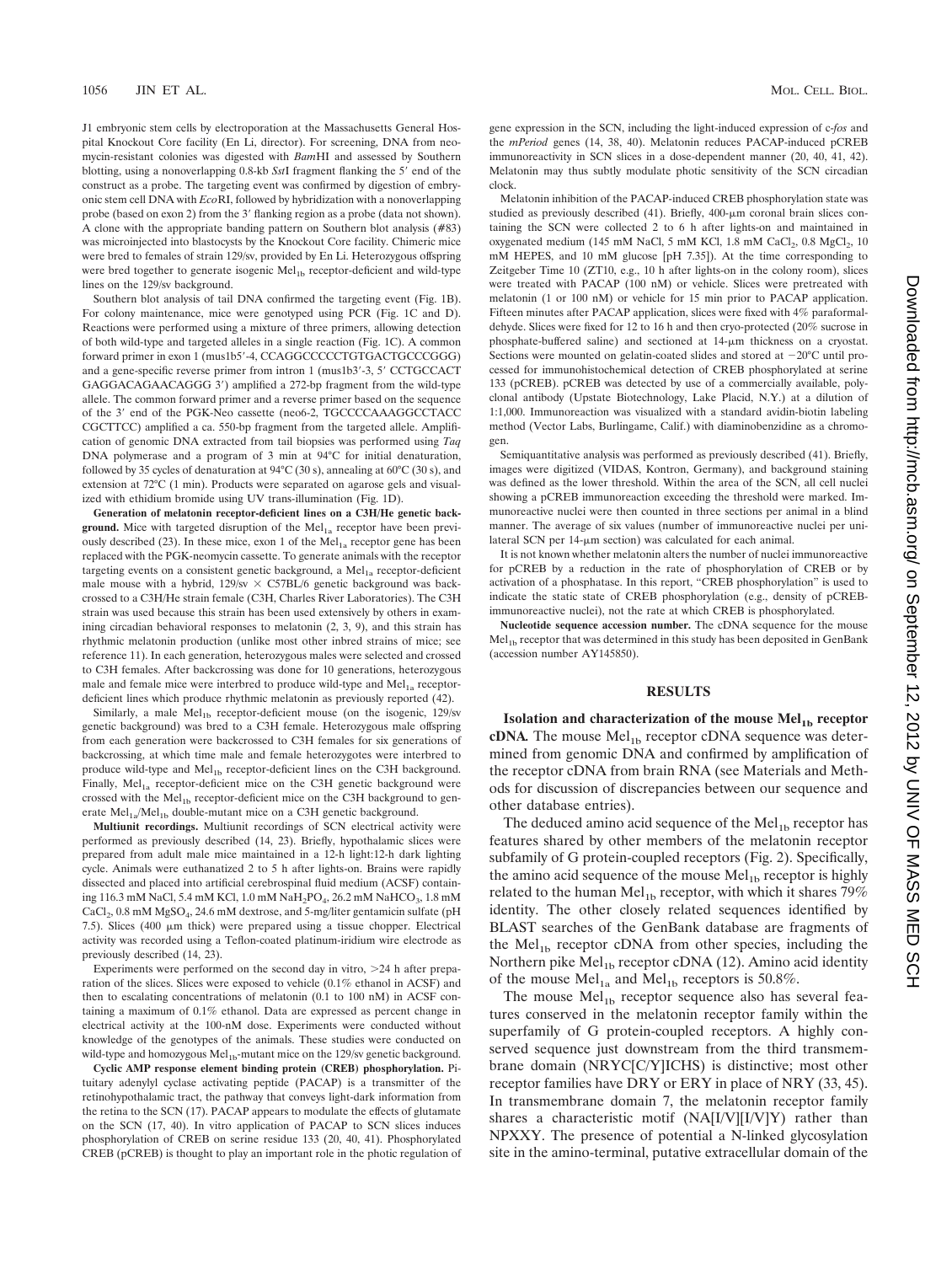| MOUSE 1B        | MPENSSIPNCCEASGLAARPSWSGSAGARPPVTARAPWVAPMLSTVVVVTTAVDFVGNLLVILSVLRNRKLRNAGNLFVVSLALADLVIALYPYPLILVA   |
|-----------------|--------------------------------------------------------------------------------------------------------|
| HUMAN 1B        | MSENGSFANCCEAGGWAVRPGWSGAGSARPSRTPRPPWVAPALSAVLIVTTAVDVVGNLLVILSVLRNRKLRNAGNLFLVSLALADLVVAFYPYPLILVA   |
| <b>MOUSE 1A</b> | MKGNVSELLNATOOAPGGGEGGRPRPSWLASTLAFILIFTIVVDILGNLLVILSVYRNKKLRNSGNIFVVSLAVADLVVAVYPYPLVLTS             |
| <b>HUMAN 1A</b> | MOGNGSALPNASO---PVLRGDGARPSWLASALACVLIFTIVVDILGNLLVILSVYRNKKLRNAGNIFVVSLAVADLVVAIYPYPLVLMS             |
| Consensus       | ---------------------RP-W-A--L-------T--VD--GNLLVILSV-RN-KLRN-GN-F-VSLA-ADLV-A-YPYPL-L--               |
| MOUSE 1B        | IIRDGWVLGEAHCKASAFVMGLSVIGSVFNITAIAINRYCCICHSTTYHRVCSHWYTPIYISLVWLLTLVALVPNFFVGSLEYDPRIYSCTFIOTASTOY   |
| HUMAN 1B        | IFYDGWALGEEHCKASAFVMGLSVIGSVFNITAIAINRYCYICHSMAYHRIYRRWHTPLHICLIWLLTVVALLPNFFVGSLEYDPRIYSCTFIQTASTQY   |
| <b>MOUSE 1A</b> | ILNNGWNLGYLHCQVSAFLMGLSVIGSIFNITGIAMNRYCYICHSLKYDKIYSNKNSLCYVFLIWMLTLIAIMPNLQTGTLQYDPRIYSCTFTQSVSSAY   |
| <b>HUMAN 1A</b> | IFNNGWNLGYLHCQVSGFLMGLSVIGSIFNITGIAINRYCYICHSLKYDKLYSSKNSLCYVLLIWLLTLAAVLPNLRAGTLQYDPRIYSCTFAOSVSSAY   |
| Consensus       | I---GW-LG--HC--S-L-MGLSVIGS-FNIT-IA-NRYC-ICHS--Y------------------W-LT--A--PN---G-L-YDPRIYSCTF-O--S--Y |
| MOUSE 1B        | TAAVVAIHFLLPMAVVSFCYLRIWVLVLQARRKAKATRKLRLRPSDLRSFLTMFAVFVVFAICWAPLNCIGLAVAINPEAMALQVPEGLFVTSYFLAYFN   |
| HUMAN 1B        | TAAVVVIHFLLPIAVVSFCYLRIWVLVLQARRKAKPESRLCLKPSDLRSFLTMFVVFVIFAICWAPLNCIGLAVAINPOEMAPOIPEGLFVTSYLLAYFN   |
| MOUSE 1A        | TIAVVVFHFIVPMIIVIFCYLRIWVLVLQVRRRVKPDNKPKLKPQDFRNFVTMFVVFVLFAICWAPLNLIGLIVASDPATMVPRIPEWLFVASYYLAYFN   |
| <b>HUMAN 1A</b> | TIAVVVFHFLVPMIIVIFCYLRIWILVLQVRQRVKPDRKPKLKPQDFRNFVTMFVVFVLFAICWAPLNFIGLAVASDPASMVPRIPEWLFVASYYMAYFN   |
| Consensus       | T-AVV--HF--P---V-YCYLRIW-LVLQ-R---K------L-P---R-F-TMF-VFVFAVICWAPLN-IGL-VA--P--M----PE-LFV-SY--AYFN   |
| MOUSE 1B        | SCLNAIVYGLLNQNFRREYKRILLAIWNTRRCIOHASKHCLTEEROGPTPPAARATVPVKEGAL 364                                   |
| <b>HUMAN 1B</b> | SCLNAIVYGLLNONFRREYKRILLALWNPRHCIODASKGSHAEGLOSPAPPI--IGVOHOADAL 362                                   |
| <b>MOUSE 1A</b> | SCLNAIIYGLLNONFRKEYKKIIVSLCTAKMFFVESSNEEADKIKCKPSPLIP-NNNLIKVDSV 353                                   |
| <b>HUMAN 1A</b> | SCLNAIIYGLLNONFRKEYRRIIVSLCTARVFFVDSSNDVADRVKWKPSPLMT-NNNVVKVDSV 350                                   |
| Consensus       |                                                                                                        |



protein is also a common feature of the melatonin receptor family. Finally, with respect to gene structure, the location of the splice site between exons 1 and 2 is also conserved among all mammalian melatonin receptor genes that have been examined (32, 34, 47).

To determine the relative affinity and specificity of mouse melatonin receptors, the characteristics of the mouse  $Mel<sub>1a</sub>$ and Mel<sub>1b</sub> receptor cDNAs were examined in parallel.  $^{125}$ I-MEL binding to transfected COS7 cells revealed that the affinity of the mouse  $Mel<sub>1b</sub>$  receptor is significantly lower than the affinity of the mouse Mel<sub>1a</sub> receptor (Mel<sub>1b</sub>,  $K_d$  (mean  $\pm$ standard error of the mean [SEM]) =  $199.9 \pm 13.4$  pM [ $n = 4$ ]; Mel<sub>1a</sub>, K<sub>D</sub> = 59.3  $\pm$  18.3 pM [*n* = 2]). Competition experiments with several drugs revealed that the rank order of potency was as expected for a member of the melatonin receptor gene family, e.g., 2-iodomelatonin  $>$  melatonin  $>$  6-chloromelatonin *N*-acetylserotonin (Table 1). The relative affinity of the receptor subtypes as well as the rank order of drug potency for inhibiting 125I-MEL binding are similar to the characteristics of the human Mel<sub>1a</sub> and Mel<sub>1b</sub> receptors (30).

It is noteworthy that the mouse  $Mel<sub>1b</sub>$  receptor encodes a functional receptor, as inferred from its sequence and confirmed in radioreceptor assays. This is in contrast to the  $Mel<sub>1b</sub>$ receptor gene in several hamster species, including Siberian and Syrian hamsters, in which nonsense mutations disrupt the receptor cDNA (see reference 47 and GenBank accession number AY145849).

**Targeted disruption of the mouse Mel<sub>1b</sub> receptor gene.** Mice with targeted disruption of the  $Mel<sub>1b</sub>$  receptor gene are viable and fertile. This is not unexpected; most inbred strains of mice do not produce melatonin as a result of genetic defects in the synthetic enzymes (11, 35), and removal of the pineal gland, the source of circulating melatonin, does not have major physiological effects (except in species in which melatonin is involved in the seasonal regulation of reproduction).

Observations of locomotor activity rhythms of  $Mel<sub>1b</sub>$  receptor-deficient mice and wild-type controls placed in constant darkness revealed no robust circadian phenotype; e.g., activity rhythms persisted in homozygous  $Mel<sub>1b</sub> receptor-deficient$ mice in constant conditions, with a period length similar to that observed in controls (data not shown). Preliminary attempts to use daily or repeated daily injections of melatonin to phase shift the locomotor activity rhythm of wild-type mice were unsuccessful, preventing us from employing an in vivo assay of melatonin receptor function. Instead, in vitro assays of melatonin receptor function were employed.

**Melatonin inhibits multiunit activity via the Mel<sub>1a</sub> receptor.** Inhibition of SCN multiunit activity by melatonin was unaffected in mice with targeted disruption of the  $Mel<sub>1b</sub>$  receptor (Fig. 3). In contrast, the acute suppressive effect of melatonin was absent in mice homozygous for targeted disruption of the  $Mel<sub>1a</sub> receptor (23; [data reported for comparison in Fig. 3]).$ Thus, the  $Mel<sub>1a</sub> receptor alone appears to mediate the sup$ pressive effect of melatonin on SCN neuronal firing rate.

**Both melatonin receptor subtypes contribute to regulation of CREB phosphorylation.** Previous studies have shown that melatonin reduces the levels of PACAP-induced CREB phosphorylation at low concentrations (20, 40, 41). In wild-type mice, physiological concentrations of melatonin  $(\leq 1 \text{ nM})$  inhibit the level of phosphorylated CREB by  $>70\%$ . In mice with targeted disruption of the  $Mel<sub>1a</sub>$  melatonin receptor, the re-

TABLE 1. Inhibition constants for mouse  $Mel<sub>1a</sub>$  and Mel<sub>1b</sub> receptor cDNAs<sup>a</sup>

| Compound                                                               | $K_i$ (no. of experiments) for:                                                |                                                                               |  |
|------------------------------------------------------------------------|--------------------------------------------------------------------------------|-------------------------------------------------------------------------------|--|
|                                                                        | Mel <sub>12</sub>                                                              | Mel <sub>1h</sub>                                                             |  |
| 2-Iodomelatonin<br>Melatonin<br>6-Chloromelatonin<br>N-acetylserotonin | $0.045 \pm 0.005(4)$<br>$0.438 \pm 0.169(3)$<br>$4.053 \pm 1.371(3)$<br>638(1) | $0.159 \pm .017(4)$<br>$2.853 \pm 0.665(3)$<br>$8.903 \pm 1.640(3)$<br>296(1) |  |

*a* Inhibition constants ( $K_i$  values) are expressed as means  $\pm$  SEM, in nanomolar concentrations.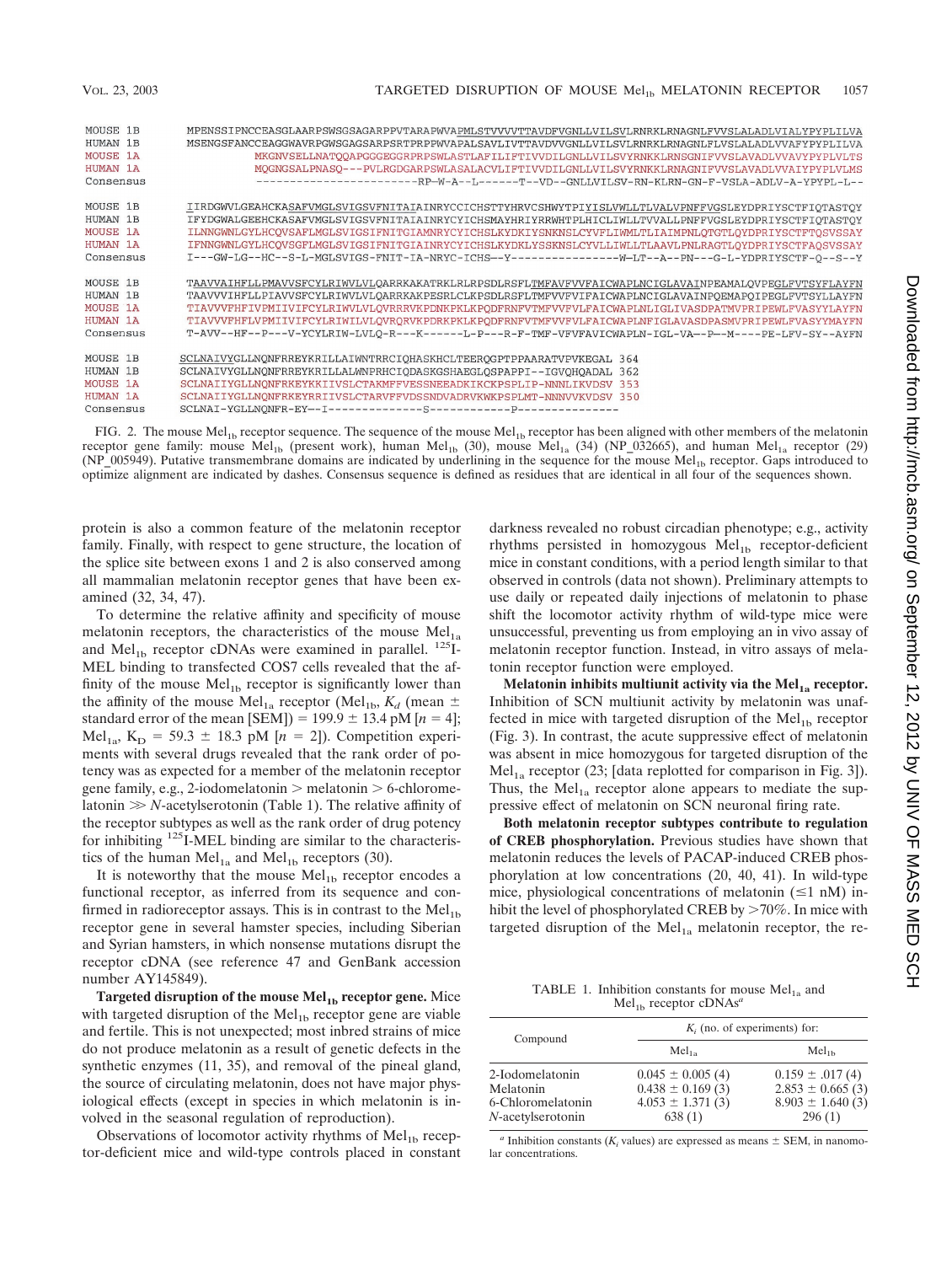

FIG. 3. Inhibition of SCN multiunit activity by melatonin. Inhibition of SCN electrical activity by melatonin (0.1 to 100 nM) was assessed during midday. Data are plotted as the percent inhibition of electrical activity observed at the 100 nM dose relative to the level of electrical activity from the same slice exposed to vehicle. The left set of bars shows that the inhibition of SCN electrical activity is absent in Mel<sub>1a</sub> receptor-deficient  $(-/-)$  mice (data replotted from reference 23; sample sizes 7 to 11 per group). Right bars show inhibition of SCN activity in experiments conducted for this study, using Mel<sub>1b</sub> receptordeficient mice  $(-/-)$   $(n = 6)$  and wild-type control  $(+/+)$   $(n = 11)$ mice. The inhibition of electrical activity in each group was significant  $(P < 0.0001$ , one-sample *t* tests, versus 0% inhibition), and there was no significant difference between the Mel<sub>1b</sub>  $-/-$  and Mel<sub>1b</sub> +/+ groups (*t* test,  $P = 0.2$ ).

sponse to 1 nM melatonin is absent, but a residual effect of melatonin is apparent at higher melatonin concentrations (Fig. 4A, consistent with previously published results [41]). This higher-threshold response to melatonin appears to be mediated by the  $Mel<sub>1b</sub>$  receptor, as the  $Mel<sub>1b</sub>$ -preferring antagonist, 4P-PDOT (8), blocks the high-threshold response (41). In mice with targeted disruption of both  $Mel<sub>1a</sub>$  and  $Mel<sub>1b</sub>$  receptor genes, the residual response to high concentrations of melatonin is completely absent (Fig. 4B). These data indicate a dual regulation of the CREB phosphorylation state in the SCN: the  $Mel<sub>1a</sub> receptor mediates responses to low concentrations of$ the hormone, while the residual response at higher concentrations is mediated by the  $Mel<sub>1b</sub>$  receptor. The presence of a functional Mel $_{1a}$  receptor that would mediate low-threshold responses precluded assessing the effect of disruption of the  $Mel<sub>1b</sub> receptor alone.$ 

### **DISCUSSION**

Melatonin has subtle actions on circadian rhythmicity in mice and in other mammals (46). Mice with targeted disruption of either  $Mel<sub>1a</sub>$  or  $Mel<sub>1b</sub>$  receptor subtype, or the double mutants, do not have a striking overt phenotype. Examination of melatonin receptor-mediated responses does reveal a functional effect of each of the receptor subtypes, however. The  $Mel<sub>1a</sub> receptor is necessary for the suppressive effect of mel$ atonin on SCN neuronal firing (23). Targeted disruption of the  $Mel<sub>1b</sub> receptor did not alter this response to melanin. With$ respect to inhibition of the PACAP-induced CREB phosphorylation state, melatonin acts through the  $Mel<sub>1a</sub>$  receptor at low



FIG. 4. Inhibition of CREB phosphorylation levels by melatonin. Semiquantitative densitometric analysis shows that melatonin reduces the number of pCREB-immunoreactive nuclei in PACAP-treated SCN slices. Values represent labeled nuclei per unilateral SCN and are the mean  $\pm$  SEM for four to five animals per group. In wild-type mice, melatonin (1 nM) reduces PACAP-induced CREB phosphorylation by  $>70\%$  (41). In contrast, a 1 nM concentration had no significant effect on mice with targeted disruption of the  $Mel<sub>1a</sub>$  melatonin receptor (Mel<sub>1a</sub>  $-/-$ ) (A). At higher melatonin concentrations (100 nM), a more complete suppression occurs even in mice with disruption of the  $Mel<sub>1a</sub> receptor subtype (A) (far right). This residual, higher-threshold$ response is absent in mice with targeted disruption of both the  $Mel<sub>1a</sub>$ and Mel<sub>1b</sub> receptors (B).  $+++$ , significant difference between vehicle control and PACAP treatment ( $P < 0.002$ ,  $t$  test); \*\*, significant difference versus PACAP group  $(P < 0.01$ , Dunnett's test); NS, not significantly different from PACAP group ( $P > 0.05$ , Dunnett's test).

concentrations of the hormone (41) (present results). An effect of higher concentrations of melatonin is apparent in  $Mel<sub>1a</sub>$ receptor-deficient mice, and this response is blocked by treatment with the  $Mel<sub>1b</sub> receptor antagonist, 4P-PDOT (41). Con$ sistent with this dual regulation, we report here that the SCN of  $Mel<sub>1a</sub>-Mel<sub>1b</sub>$  double-mutant mice is completely unresponsive to melatonin, even at the higher (100 nM) melatonin concentrations.

One of the in vitro assays used previously to assess the effects of melatonin on the circadian clock involves monitoring the effect of melatonin on the phase of single-unit firing rate rhythms in SCN slices (19, 23, 26, 47). Liu et al. (23) found that melatonin and 2-iodomelatonin phase-shifted the circadian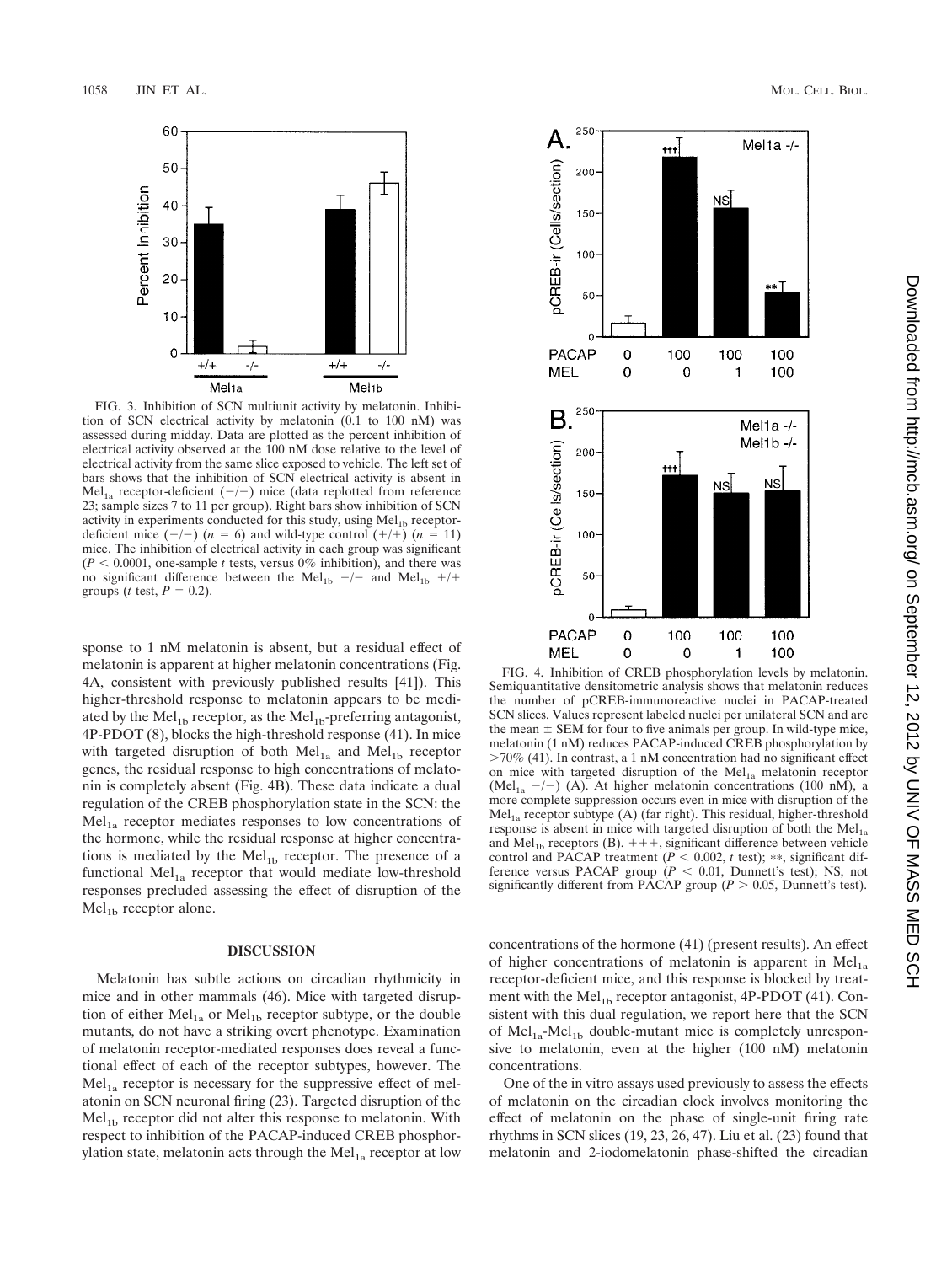rhythm of SCN single-unit activity even in mice with targeted disruption of the  $Mel<sub>1a</sub> receptor$ , although the magnitude of response was lower in the  $Mel<sub>1a</sub> receptor-deficient mice at low$ ligand concentrations. The response persisting in  $Mel<sub>1a</sub>$  receptor-deficient mice was mediated by a pertussis toxin-sensitive mechanism, indirectly implicating  $Mel<sub>1b</sub>$  receptors as mediating the higher-threshold response. More recently, Hunt et al. (19) reported that the  $Mel<sub>1b</sub>$  receptor subtype mediates the phase-shifting effect of melatonin in the rat SCN, based on studies using subtype-selective antagonists. In contrast, SCN slices from hamsters lacking a functional  $Mel<sub>1b</sub> receptor$  (due to a naturally occurring nonsense mutation) respond to melatonin with phase shifts in single-unit activity (47). These diverse results from the single-unit assay indicate either that there are pronounced species differences in the melatonin receptor subtype mediating the phase shifting response or, more likely, that there is functional redundancy between the receptor subtypes.

While this assay system has been used successfully by our associates and others in the past, in preliminary studies we were unable to obtain reliable single-unit activity rhythms, even with commercially reared wild-type mice, at the time we attempted to examine the responses of  $Mel<sub>1b</sub>$  receptor-deficient mice (C. Liu and S. M. Reppert, unpublished data). In the absence of a robust rhythm with clearly defined phase, assessment of the impact of melatonin on circadian phase was not possible.

We were also unable, in preliminary experiments, to demonstrate a consistent effect of melatonin on locomotor activity rhythms in vivo, even in wild-type mice with the C3H genetic background. This strain has previously been reported to exhibit phase shifts in response to melatonin treatment (2, 3, 9). The mean phase shift occurring in the paradigm described by Dubocovich and colleagues is a less than 1.0-h total shift with daily injections of melatonin for 3 days. Behavioral arousal (such as would occur coincident with handling the animal for injection) has an effect on the rodent circadian system that appears to be as robust as the effect of melatonin (18, 28). In our hands, melatonin injection paradigms did not elicit consistently detectable phase shifts in mice. We were thus unable to use the mutant mice to directly test the hypothesis (9) that the  $Mel<sub>1b</sub> receptor mediates behavioral phase shifts.$ 

Data from other systems suggest that both  $Mel<sub>1a</sub>$  and  $Mel<sub>1b</sub>$ receptors contribute to responses to the hormone. Vascular responses to melatonin occurring at low concentrations are mediated primarily by the Mel<sub>1a</sub> receptor, with a Mel<sub>1b</sub>-mediated response occurring at higher concentrations (6, 37). This directly parallels our findings regarding the dose-related inhibition of PACAP-induced CREB phosphorylation in the SCN. The acute suppressive effect of melatonin on SCN neuronal firing is mediated by the  $Mel<sub>1a</sub>$  receptor. The Mel<sub>1b</sub> receptor appears to mediate inhibition of firing in the rat hippocampus, which, unlike the mouse hippocampus, has a significant level of melatonin receptor binding (44). A melatonin-regulated rhythm in *mPeriod1* gene expression in the pars tuberalis of the pituitary is abolished by removal of the pineal gland in hamsters (27); the absence of a functional  $Mel<sub>1b</sub>$  melatonin receptor gene in this species implicates the  $Mel<sub>1a</sub>$  receptor. Consistent with this proposal, pinealectomy or targeted disruption of the  $Mel<sub>1a</sub>$  receptor gene in mice that have rhythmic pineal melatonin synthesis disrupts rhythmic *mPer1* expression in the pars tuberalis (42). These findings suggest that the expression of melatonin receptor subtypes varies by tissue and indicate the possibility of functional redundancy when the receptor subtypes are coexpressed.

In summary, targeted disruption of the  $Mel<sub>1b</sub>$  receptor does not have a profound impact on the circadian system of mice. Our data from examining melatonin inhibition of the level of CREB phosphorylation in PACAP-treated SCN slices indicate that the  $Mel<sub>1a</sub> receptor mediates the majority of this response$ to the hormone. At higher melatonin concentrations, a residual impact of melatonin, acting via the  $Mel<sub>1b</sub>$  receptor, is apparent. This difference in the relative contribution of the receptor subtypes is likely not due to differences in the affinity of the receptors per se, but instead may derive from differences in the levels of receptor expression directed by the two genes or by differences in coupling to second messenger pathways. The  $Mel<sub>1a</sub> receptor accounts for all the melanion receptor binding$ detected in mouse brain by in vitro autoradiography (23). The  $Mel<sub>1a</sub> receptor, being much more highly expressed, may me$ diate most responses to the hormone in mice. The  $Mel<sub>1b</sub>$  receptor can also contribute to responses in those tissues in which it is expressed. The availability of mice with targeted disruption of  $Mel<sub>1a</sub>$ ,  $Mel<sub>1b</sub>$ , and both receptor subtypes will allow a genetic approach to dissection of additional melatonin receptor-mediated responses.

#### **ACKNOWLEDGMENTS**

We thank Chen Liu, Donald Hodges, and Stefanie Rassnick for assistance with preliminary studies and Camala Capodice and Christopher Lambert for technical assistance.

This work was supported by grants from the NIH (DK42125 to S.M.R. and AG09975 to D.R.W)., the Deutsche Forschungsgemeinschaft (to J.H.S and C.V.G.), the Paul und Ursula Klein-Stiftung and the Heinrich und Fritz Reise-Stiftung (to J.H.S), and a sponsored research agreement from Bristol-Myers Squibb. X.J. was supported in part by NIH Postdoctoral fellowship F32 MH12067. C.V.G. was supported in part by the Emmy-Noether Programm of the Deutsche Forschungsgemeinschaft.

#### **REFERENCES**

- 1. **Bartness, T. J., E. L. Bittman, M. H. Hastings, J. B. Powers, and B. D. Goldman.** 1993. Timed melatonin infusion paradigm for melatonin delivery: what has it taught us about the melatonin signal, its reception, and the photoperiodic control of seasonal responses? J. Pineal Res. **15:**161–190.
- 2. **Benloucif, S., M. I. Masana, K. Yun, and M. L. Dubocovich.** 1999. Interactions between light and melatonin on the circadian clock of mice. J. Biol. Rhythms **14:**281–289.
- 3. **Benloucif, S., and M. L. Dubocovich.** 1996. Melatonin and light induce phase shifts of circadian activity rhythms in the C3H/HeN mouse. J. Biol. Rhythms **11:**113–125.
- 4. **Cassone, V. M.** 1990. Effects of melatonin on vertebrate circadian systems. Trends Neurosci. **13:**457–464.
- 5. **Cheng, Y., and W. H. Prusoff.** 1973. Relationship between the inhibition constant  $(K_I)$  and the concentration of inhibitor which causes 50 per cent inhibition  $(I_{50})$  of an enzymatic reaction. Biochem. Pharmacol.  $22:3099-$ 3108.
- 6. **Doolen, S., D. N. Krause, M. L. Dubocovich, and S. P. Duckles.** 1998. Melatonin mediates two distinct responses in vascular smooth muscle. Eur. J. Pharmacol. **345:**67–69.
- 7. **Drew, J. E., P. Barrett, L. M. Williams, S. Conway, and P. J. Morgan.** 1998. The ovine melatonin-related receptor: cloning and preliminary distribution and binding studies. J. Neuroendocrinol. **10:**651–661.
- 8. **Dubocovich, M. L., M. I. Masana, S. Jacob, and D. M. Sauri.** 1997. Melatonin receptor antagonists that differentiate between the human  $Mel<sub>1a</sub>$  and  $Mel<sub>1b</sub> recombination t$  subtypes are used to assess the pharmacological profile of the rabbit retina ML1 presynaptic heteroceptor. Naunyn-Schmiedeberg's Arch. Pharmacol. **355:**365–375.
- 9. **Dubocovich, M. L., K. Yun, W. M. Al-Ghoul, S. Benloucif, and M. I. Masana.**